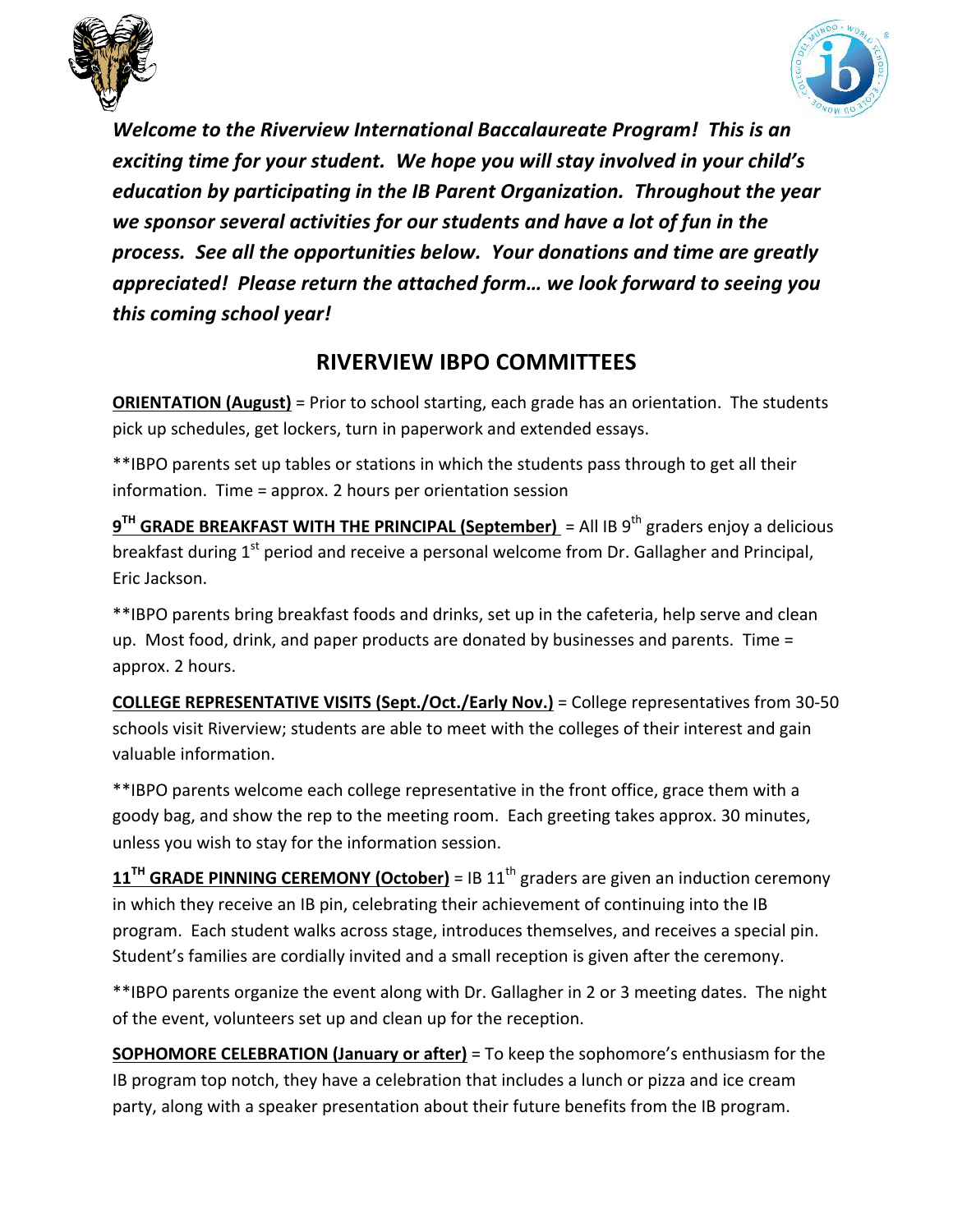\*\*IB parents organize this one or two day celebration along with Dr. Gallagher in 2-3 meetings.

**IB RECOGNITION CEREMONY (March or April)** = This fun celebration recognizes the achievements of many of the IB students, ranging from academic accomplishments, extracurricular involvement, learner profile successes, and more. Entertainment ranges from viewing IB film student's short films, skits from each grade, teacher band performance, and more. This committee includes students, teachers, parents, and Dr. Gallagher - all forming subcommittees to put this fun event together. Involvement includes several meetings over a couple months.

**SENIOR BANQUET (May)** = The senior IB diploma students are honored with their own private graduation celebration. This special night is put together by a committed IBPO parent committee. 

**TEACHER APPRECIATION** = The teacher appreciation committee is ongoing throughout the year, providing special treats for the IB teachers on holidays and other teacher meeting occasions. 

\*\*IBPO parents provide goodies for the special occasions, dropping them off at school on the day of the event. There is also a need for help in set-up and clean-up.

**PROCTOR IB EXAMS (April/May)** = At the end of the year, seniors and some juniors take the IB exams off campus.

\*\*IBPO parents proctor exams, which includes, handing out exams, keeping time, and watching over the students. Each exam is approx. two hours long.

**IB GEAR COMMITTEE** = IB gear, including t-shirts, sweatshirts, shorts, yoga pants, stickers, etc., is sold throughout the year to students, parents and teachers.

\*\*IBPO parents take care of the inventory, as well as the ordering and selling of gear. At special events throughout the year, an IB gear table is set up and volunteers help sell the products.

**INFORMATION NIGHTS** = Several evenings throughout the year, families interested in the IB program are invited for an informative session and tour with Dr. Gallagher, current IB students, and IBPO parents.

\*\* Parent volunteers may hand out and collect forms, answer questions, and direct traffic.